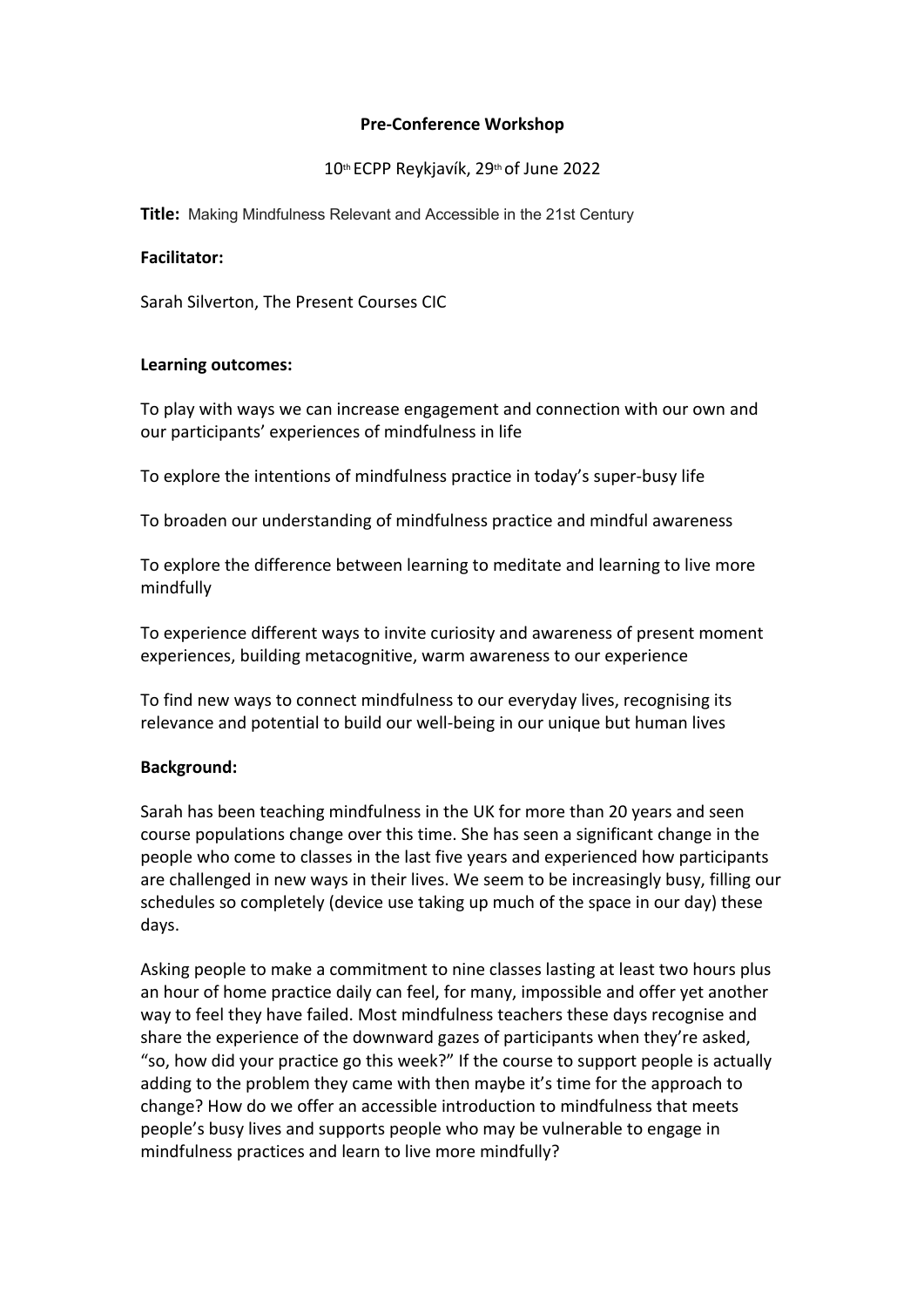The pandemic has, of course, strongly impacted our lives and, for many, our well-being. The need to care for ourselves well over this time has become even more evident.

Sarah has been exploring and piloting (in the UK and Iceland) over the last six years a new style of eight-week course that participant feedback suggests may be an exciting, relevant, trauma sensitive and different way to introduce mindfulness.



This workshop offers the chance to explore her ideas and discover together new understandings and practices that may refresh and inspire both our personal practice and teaching practice.

## **Content**

In this workshop we will reconsider and reshape how we can offer learning about becoming more mindful to meet busy people, without diluting the "dose" of mindfulness. We will look at how this different, new approach engages and builds autonomy in participants so that awareness becomes something they can succeed in, value and actively connect with in everyday life.

How best can people build their resilience and self-care, their curiosity and wonder in themselves and the world around them? How can we invite people to see their internal and external experience clearly and with care to allow choices to arise that will support themselves and the people and places they connect with?

We will explore what that might look like by re-examining some long-held practices and intentions. We will look at how we can tailor an approach to engage each person who attends classes.

Through a range of practice, enquiry and discussion we will experience and build this understanding.

**Bio**